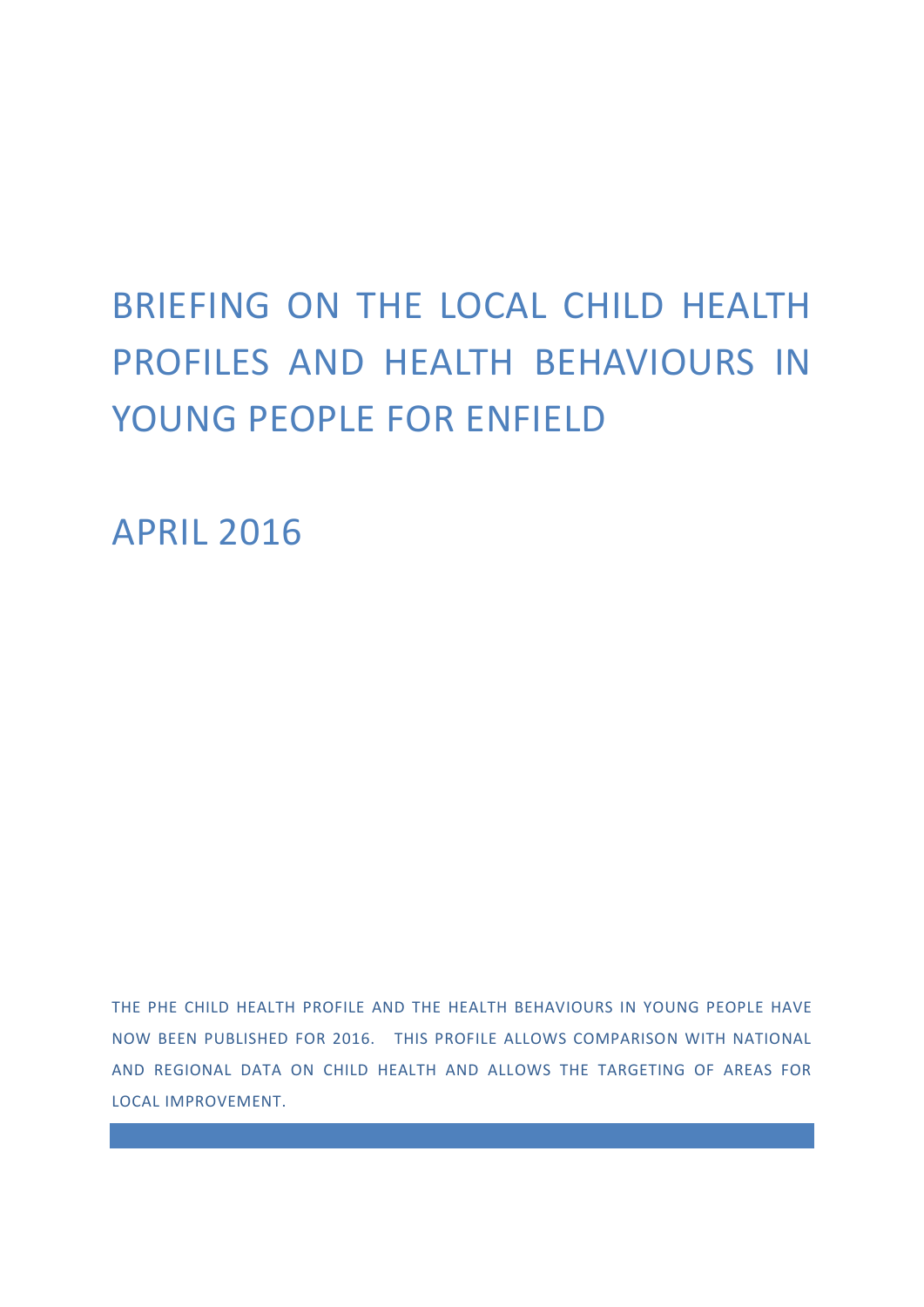# **CONTENTS**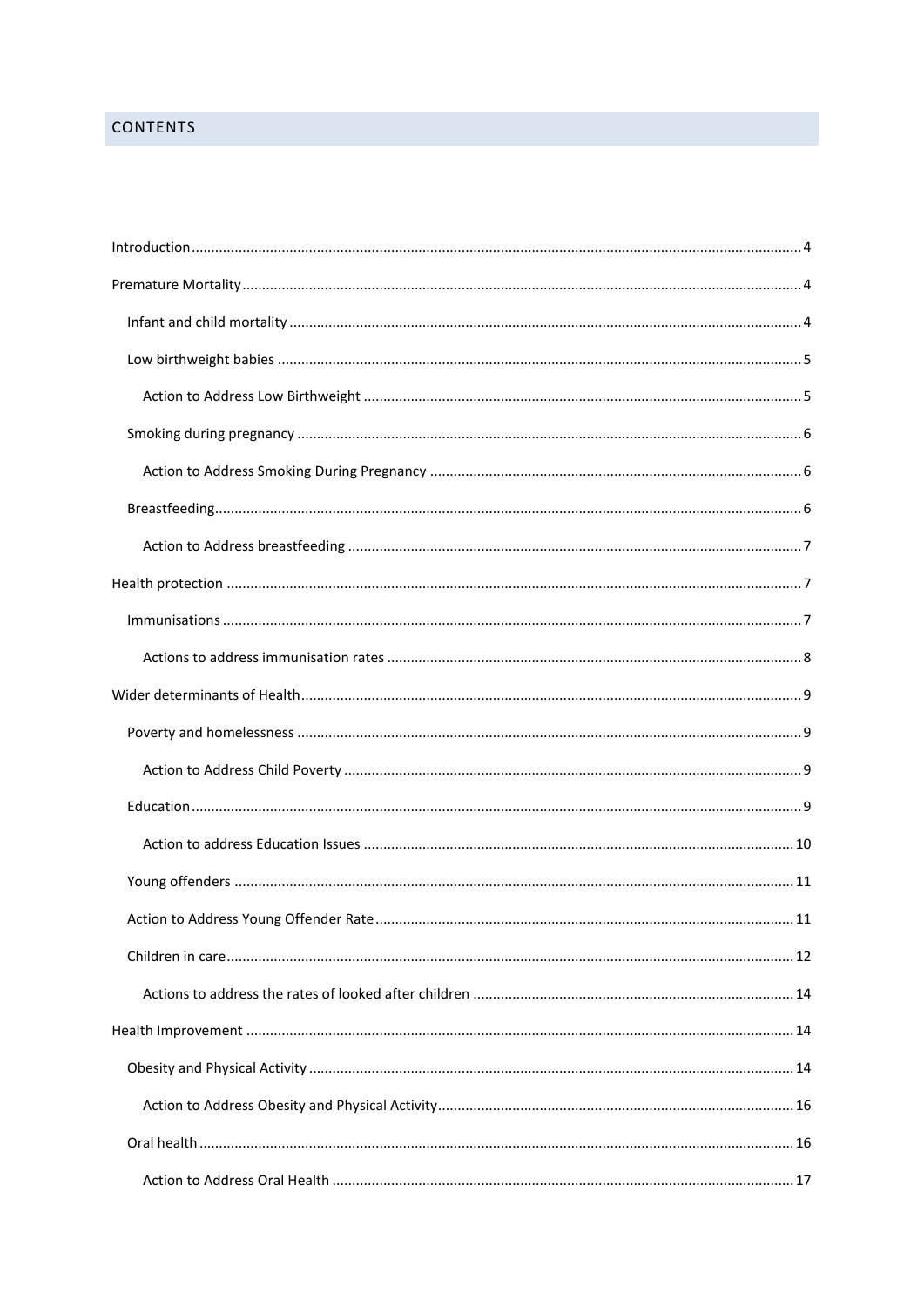# FIGURES

| Figure 4 First time entrants to the youth Justice System in Enfield 2003/4 to 2014/15 11                    |
|-------------------------------------------------------------------------------------------------------------|
|                                                                                                             |
| Figure 6 Rate of Looked after children per 10,000 children aged under 18 in Enfield 2004/5 to 2014/15  13   |
| Figure 7 Prevalence of combined Overweight and Obesity in Reception Year pupils (aged 4-5 years) London     |
| Figure 8 Prevalence of combined Overweight and Obesity in Year 6 pupils (aged 10-11 years) London boroughs; |
|                                                                                                             |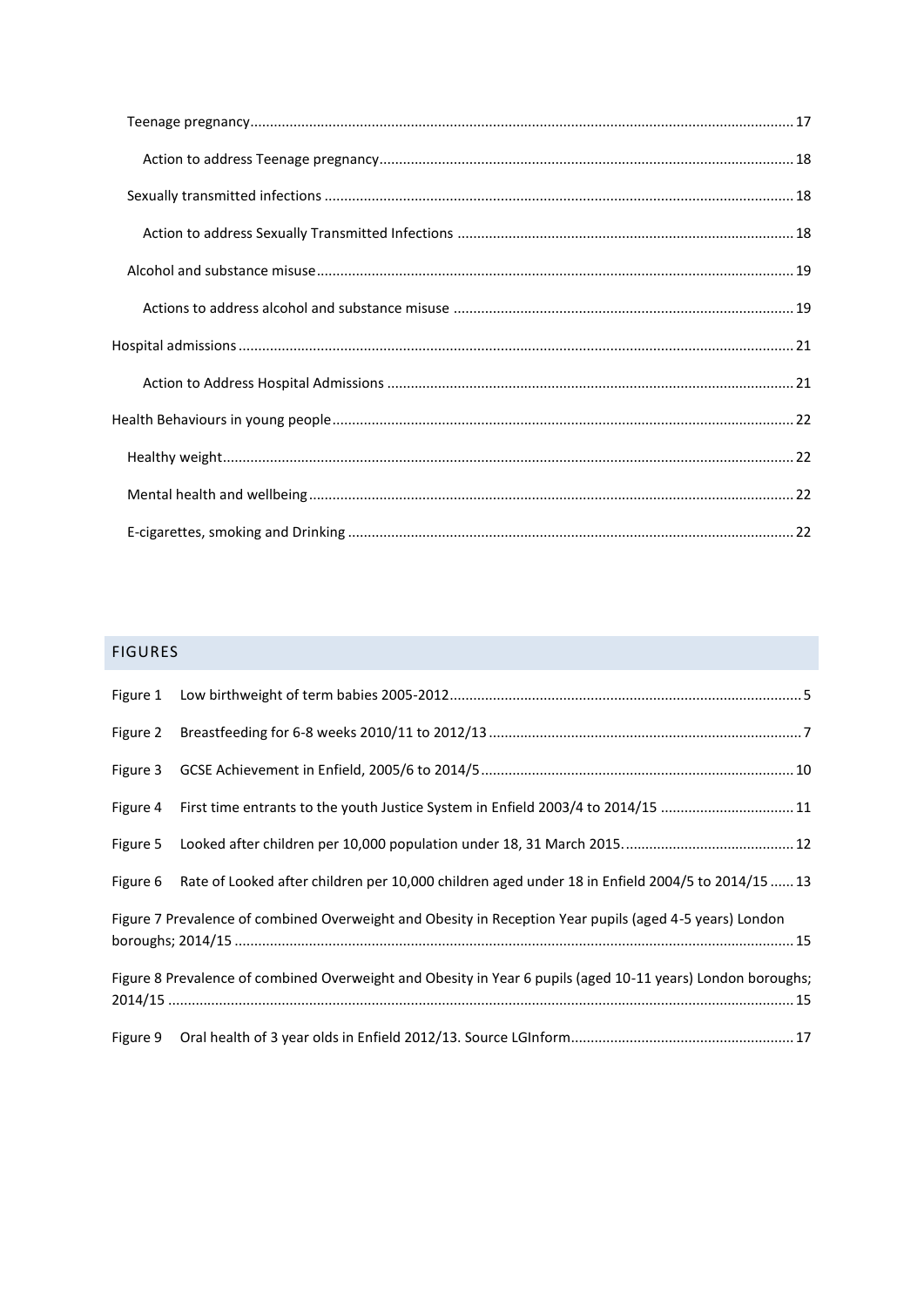# <span id="page-3-0"></span>**INTRODUCTION**

Enfield has a mixed picture of health and wellbeing of children. This is probably, at least in part, due to the contrasts seen across the east and west of the borough in terms of ethnicity and socioeconomic status.

Children and young people under the age of 20 years make up 27.7% of the population of Enfield and 18.6% of school children are from an ethnic minority group. There are almost 5,000 births1 per year and the life expectancy at birth in 2012-2014 was 80.7 for boys and 84.1 for girls.

Levels of child poverty are worse than the England average with over one quarter (25.5%) of children aged under 16 years living in poverty. However this is a considerable improvement on the levels of child poverty 10 years ago when 36.6% of children under 16 were living in poverty. Levels of obesity and tooth decay continue to cause concern as they are higher than both the England and London averages.

# <span id="page-3-1"></span>**PREMATURE MORTALITY**

# <span id="page-3-2"></span>INFANT AND CHILD MORTALITY

Due to the small numbers of infant deaths, it is recommended that 3-rolling year averages are used for monitoring purposes. This allows the data to be 'smoothed over' and improves the interpretation of the data.

There was an average of 20 deaths of babies under 1 year in Enfield in 2012-14. In 2012-14 the mortality rate of 4.0 per 1,000 live births (aged less than 1 year) in Enfield was the same as the England average and lower than the London average. This is considerably better than the previous rate of 5.6 per 1,000 live births in 2010-12 and a further improvement on the 2011-13 rate of 4.6 per 1000 live births.

The child mortality rate of 15.3 per 100,000 children aged 1-17 in 2012-14 is an increase on the previous rate of 13.7 in 2011-14. This was worse than the England average of 12.0, but the difference between the local and England values is not statistically significant.

Factors affecting infant mortality include low birthweight, teenage pregnancy, breastfeeding and smoking in pregnancy. An infant mortality report and action plan was produced in March 2015 to address the borough's high infant mortality rate.

 $\frac{1}{1}$  ONS data.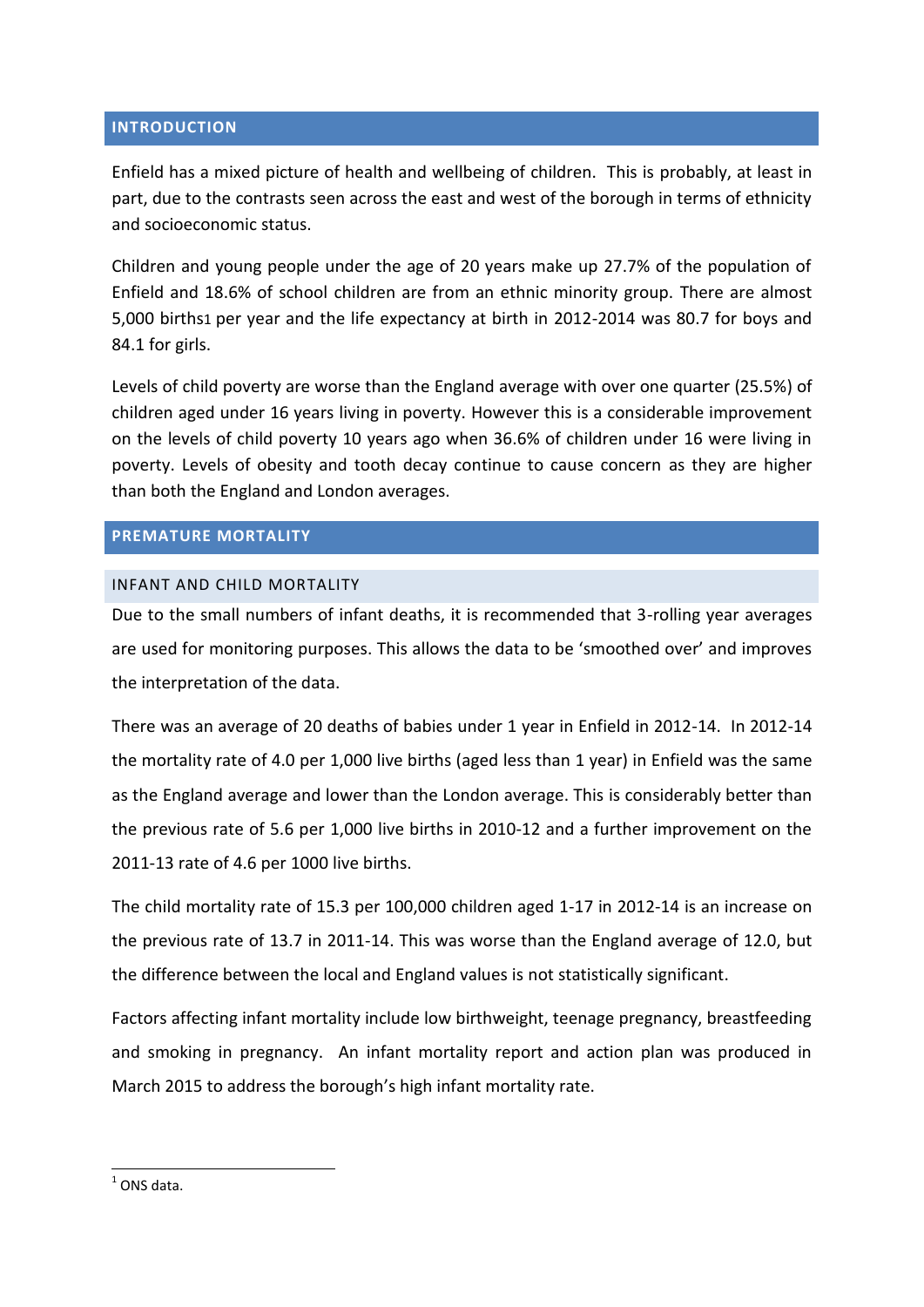Factors affecting child mortality include injuries, mental health conditions including selfharm and substance misuse and immunisation rates.

#### <span id="page-4-0"></span>LOW BIRTHWEIGHT BABIES

Enfield's rate of low birthweight term babies is now lower than the England average at 2.7 compared to 2.9. Figure 1 demonstrates what a considerable achievement this rate is.

#### <span id="page-4-1"></span>ACTION TO ADDRESS LOW BIRTHWEIGHT

Poverty, ethnicity and early access to maternity services affect the rates of low birthweight births. The reduction in the rate of low birthweight term babies probably reflects the considerable work done to reduce late access to maternity services and to increase smoking cessation rates in pregnancy. This includes the Council's 'As Soon As You're Pregnant' (ASAP) campaign which encourages women to attend for antenatal care at the earliest opportunity, before the thirteenth week of pregnancy and targeted work in communities which have historically been reluctant to engage with health professionals early on in pregnancy. In addition, the borough has enrolled and trained Parent Engagement Panel (PEP) volunteers to work as Community Health Champions.

<span id="page-4-2"></span>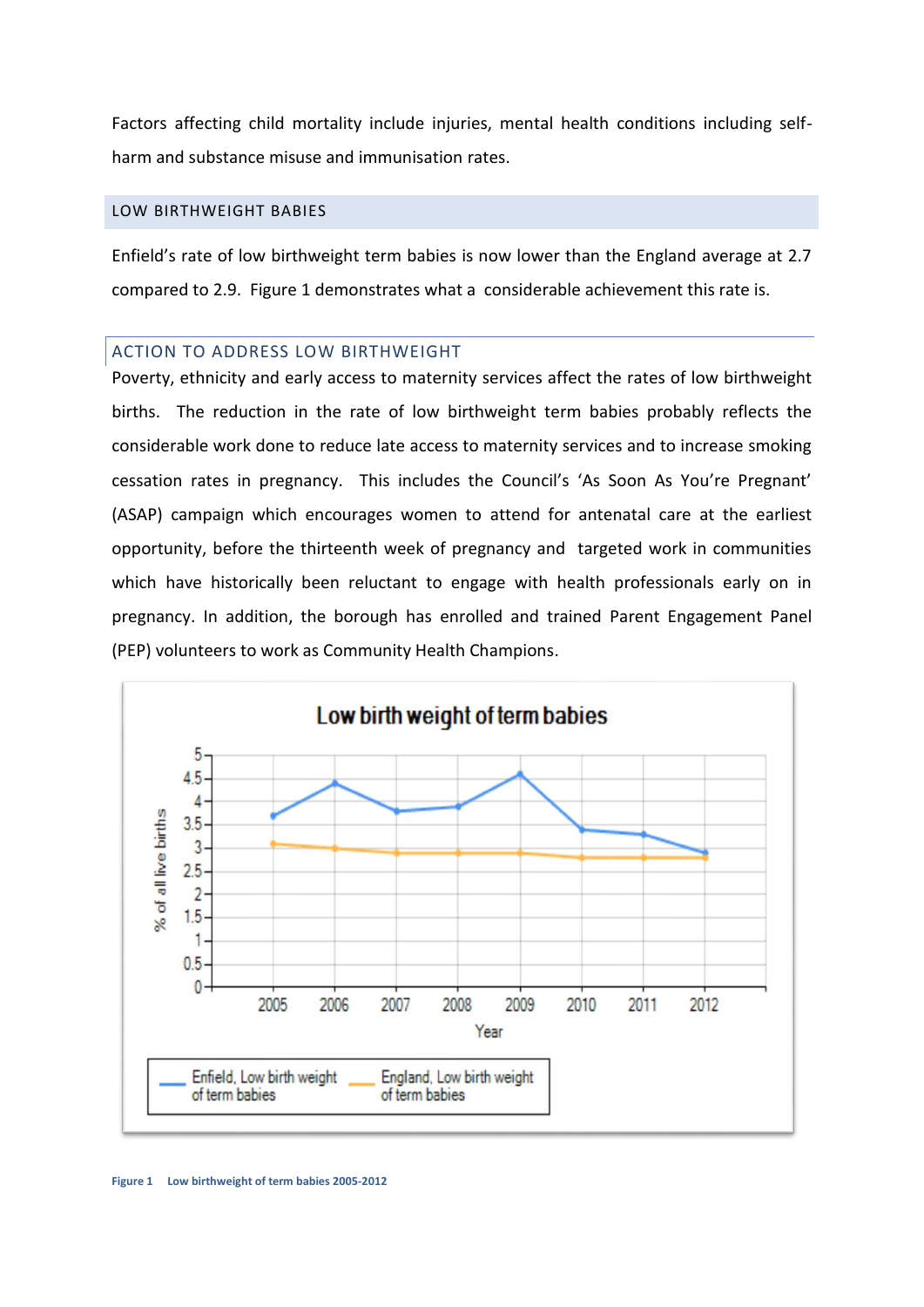#### <span id="page-5-0"></span>SMOKING DURING PREGNANCY

Enfield's rate of recorded smoking status at the time of delivery is significantly better than the England average and approximately the same as the London average.

These smoking figures suggest that Enfield is performing well in terms of women ceasing to smoke during pregnancy. However, the smoking data is collected by asking women if they smoke, and is therefore subject to recall bias.

# <span id="page-5-1"></span>ACTION TO ADDRESS SMOKING DURING PREGNANCY

The Public Health team is planning a study to pilot testing for metabolites of nicotine to see whether the smoking rate is actually higher than these data suggest, and whether further interventions are therefore needed in this population.

#### <span id="page-5-2"></span>BREASTFEEDING

The borough has a higher breastfeeding initiation rate than the England average, but breastfeeding prevalence at 6-8 weeks after birth is not recorded as the data does not meet PHE's validation criteria.

Of our closest statistical neighbours (as defined by CIPFA), only two of four boroughs met the validation criteria for this measure. Further work is required to establish where the problem lies in Enfield. In other areas, a common reason for lack of submission was difficulty obtaining data from GP practices; our statistical neighbour Haringey was unable to submit as some GP practices had not submitted their data returns. Further investigation is required to identify the root of the problem in Enfield. It is hoped that when the work has been completed to improve the health visiting data set that this will solve the problem with the 6- 8 week prevalence data.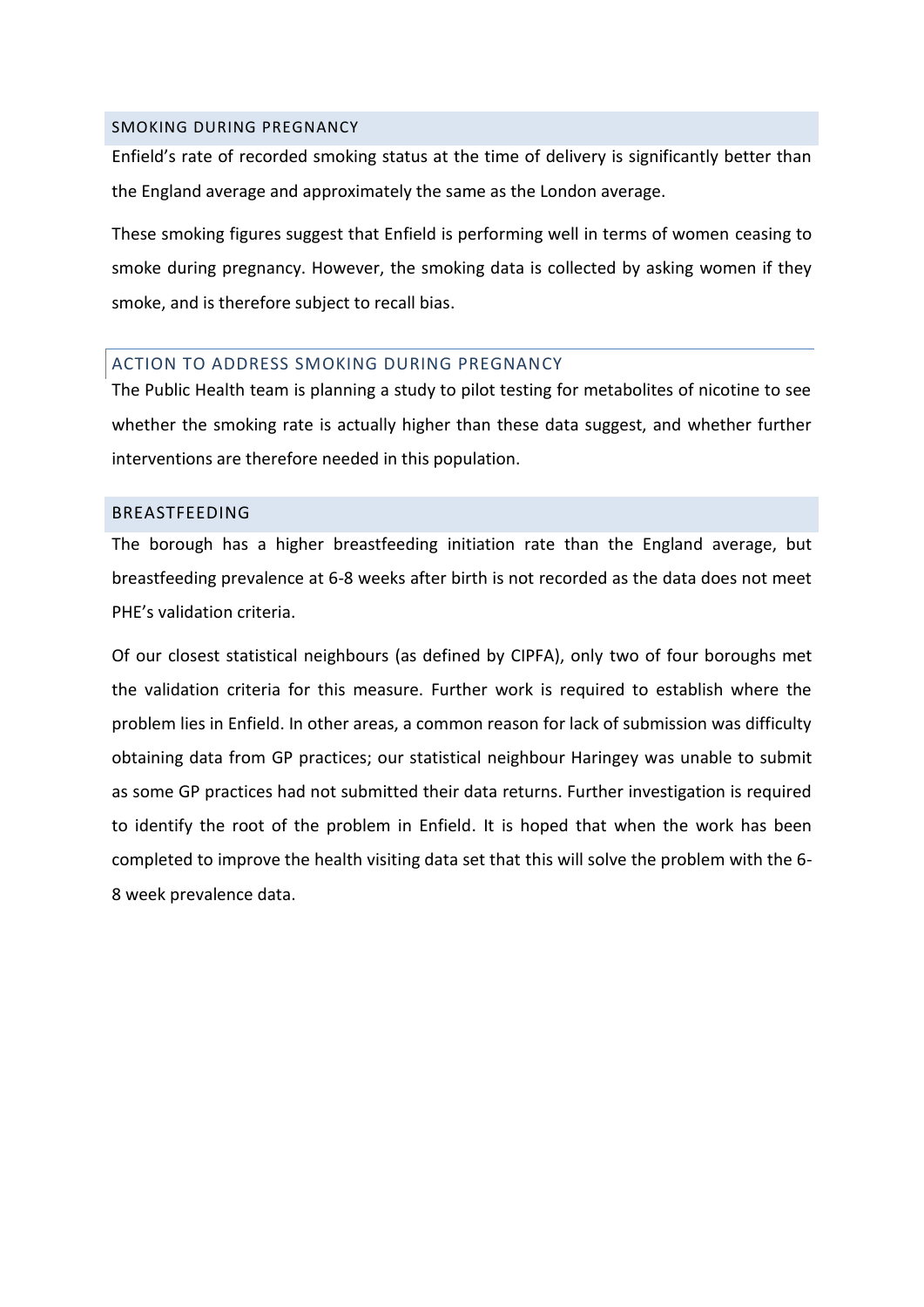

#### <span id="page-6-3"></span>**Figure 2 Breastfeeding for 6-8 weeks 2010/11 to 2012/13**

#### <span id="page-6-0"></span>ACTION TO ADDRESS BREASTFEEDING

A breastfeeding app has been developed which gives mothers information about breastfeeding and lets them know where the nearest breastfeeding-welcome business venue is.

The number of breastfeeding-welcome businesses (those that welcome mums and babies in their premises and agree that mums can breastfeed in all areas of their business that are open to the public) has increased to over 200.

# <span id="page-6-1"></span>**HEALTH PROTECTION**

#### <span id="page-6-2"></span>IMMUNISATIONS

The report shows that Enfield has recorded rates of children immunised against MMR by the age of two of 88.6% (below 90%). This is well below the England average of 92.3, above the London average (87.3%), but below the 90% that is needed to protect the population. However, the average recorded rates of Dtap/IPV/Hib vaccination at 2 years was 92.8%, which while lower than the England average was above 90% coverage which is the goal.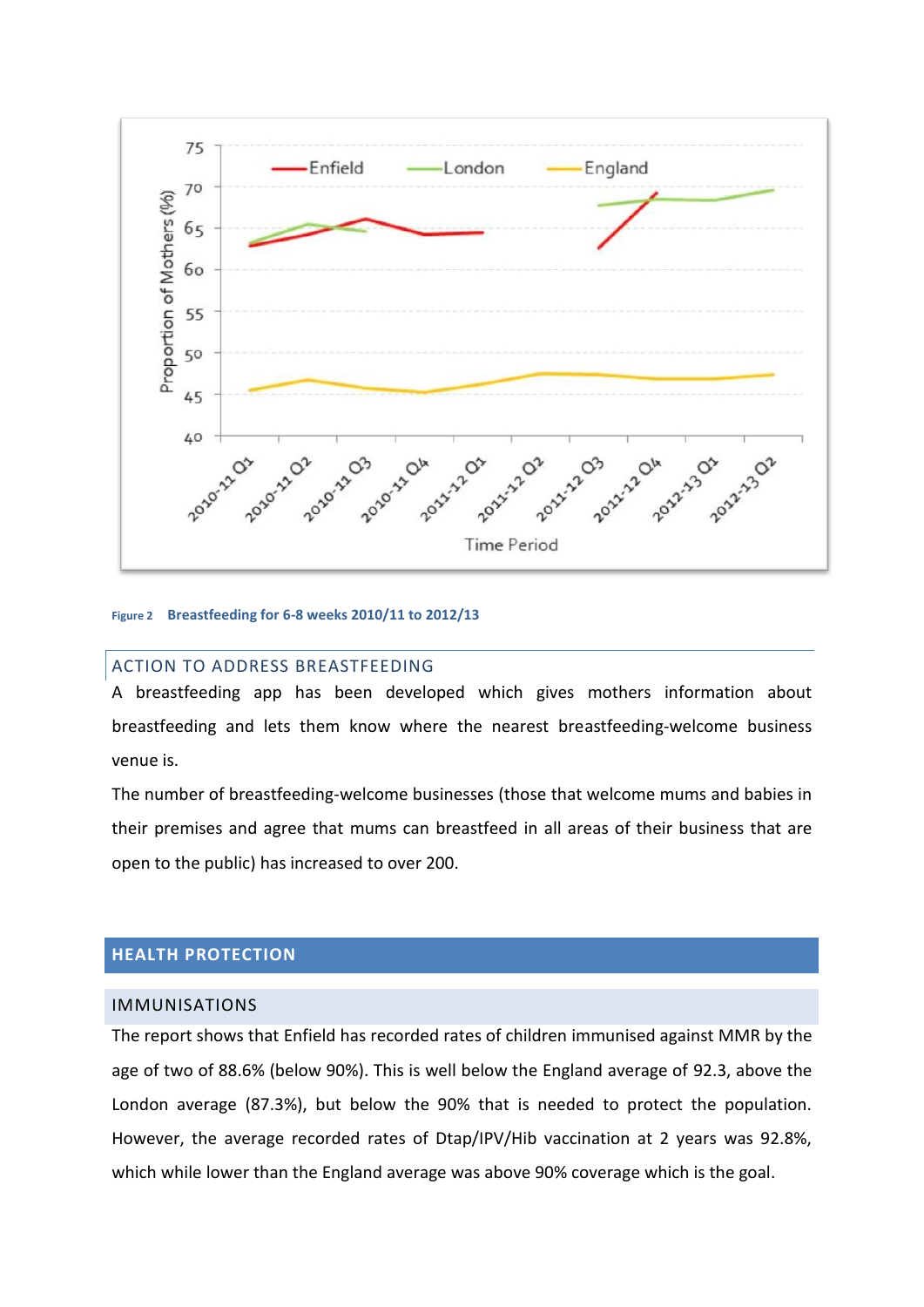## <span id="page-7-0"></span>ACTIONS TO ADDRESS IMMUNISATION RATES

There remain issues with the transfer of data from one system (Child Health Information System) to another (COVER which is the National Immunisations system). However, a lot of progress has been made and a protocol has been developed which allows the reporting of reliable data on local immunisation rates to COVER .

Immunisation is a standing item at Health Protection Forum meetings and the public health team is working with NHS England to improve rates of childhood immunisations. The Council is co-commissioning a school-aged immunisations service with NHS England which will provide a 'catch-up' service for children that have missed primary immunisations.

The rates of immunisations for children in care has been identified as an area where performance has been dipping and the public health team is working with the looked after children team to improve immunisation rates in this cohort.

| <b>Immunisation</b>                  | N°. immunisations | <b>Enfield</b> | London                   | <b>England</b>           |  |
|--------------------------------------|-------------------|----------------|--------------------------|--------------------------|--|
|                                      | given             | Coverage (%)   | Coverage (%)             | Coverage (%)             |  |
|                                      |                   |                |                          |                          |  |
| Primary<br>immunisations<br>12<br>at | 3962              | 90.8           | 90.3                     | 94.2                     |  |
| $m$ ths <sup>[1]</sup>               |                   |                |                          |                          |  |
| MenC at 12 mths                      | 4066              | 93.2           | $\overline{\phantom{a}}$ | $\overline{\phantom{a}}$ |  |
| PCV at 12 mths                       | 3954              | 90.6           | 90.6                     | 93.9                     |  |
| Rotavirus at 12 mths                 | 3348              | 76.8           | $\overline{\phantom{a}}$ | $\overline{\phantom{a}}$ |  |
| MMR (second dose)                    | 3723              | 86.1           | 81.1                     | 88.6                     |  |
| HiB/MenC booster by 24 months        | 3964              | 88.6           | 86.8                     | 92.1                     |  |
| PCV booster                          | 3895              | 87.1           | 86.4                     | 92.2                     |  |
| DTaP/IPV booster                     | 4063              | 93.9           | 92.5                     | 95.7                     |  |

**Table 1 Enfield Immunisation Coverage 2014/2015**

<sup>1</sup> <sup>[1]</sup> Diphtheria, Tetanus, Pertussis, Pneumococcal and Haemophilus influenza (DTaP/IPV/HiB)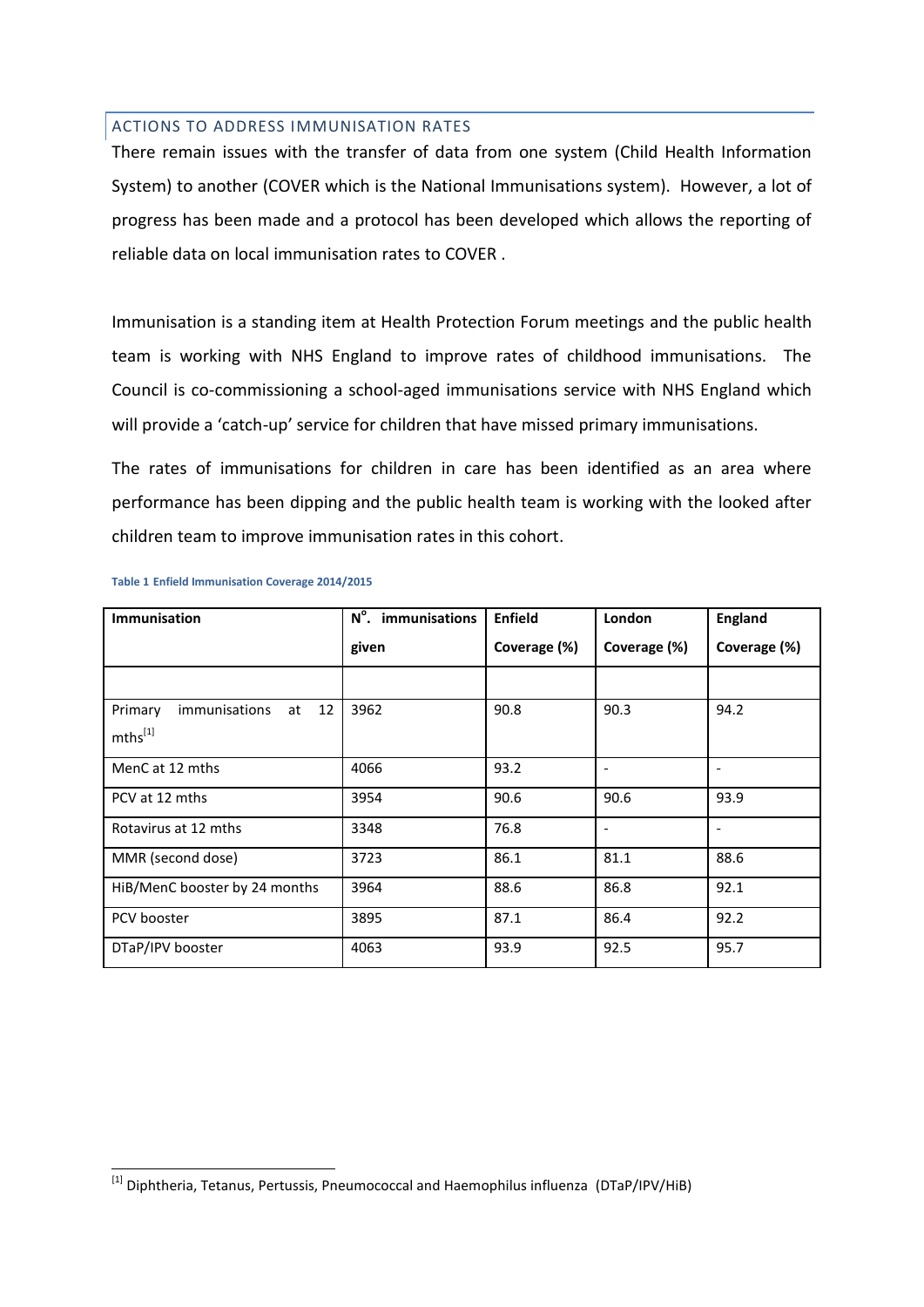# <span id="page-8-0"></span>**WIDER DETERMINANTS OF HEALTH**

# <span id="page-8-1"></span>POVERTY AND HOMELESSNESS

While Enfield's child poverty rate<sup>2</sup> has reduced from the 2012 figure of 29.6% to 25.5%, it remains significantly higher than the London and England averages. This is partly due to families being housed in the borough by other authorities (owing to the relatively cheap housing) and partly because of difficulties obtaining well-paid job opportunities in the borough.

Enfield has a similar rate of family homelessness to London. The number of statutory homeless households with dependent children or pregnant women in Enfield has reduced very slightly from 4.3 to 4.2 per 1000 households, but this is still more than double the England average of 1.7 per 1000 households. However, this measure relates to statutory homeless households with dependent children or pregnant women per 1,000 households in 2013-14 and is likely to be an underrepresentation of the true number.

#### <span id="page-8-2"></span>ACTION TO ADDRESS CHILD POVERTY

In November 2014 the Council's Public Health team held a child poverty conference to raise awareness of the high levels of poverty and to generate new ideas for how to tackle the problem. These ideas contributed to the child poverty action plan which was approved by CMB, and which was taken to the Enfield Strategic Partnership (ESP) for comments in early June 2015. The ESP agreed the action plan, but due to the in-year cuts to the public health ring-fenced budget the action plan was put aside until monies became available.

#### <span id="page-8-3"></span>EDUCATION

**.** 

Enfield has good outcomes above the regional and national averages for GCSE results. In 2014/15, 55.6% of young people in the borough achieved 5 or more A\*-C GCSE results, including English and Maths. This was not significantly different to the London or England average and corresponds to over 2,000 young people in the borough achieving this level of education.

 $2$  Children aged 16 and under living in families in receipt of out of work benefits or tax credits where their reported income is less than 60% median income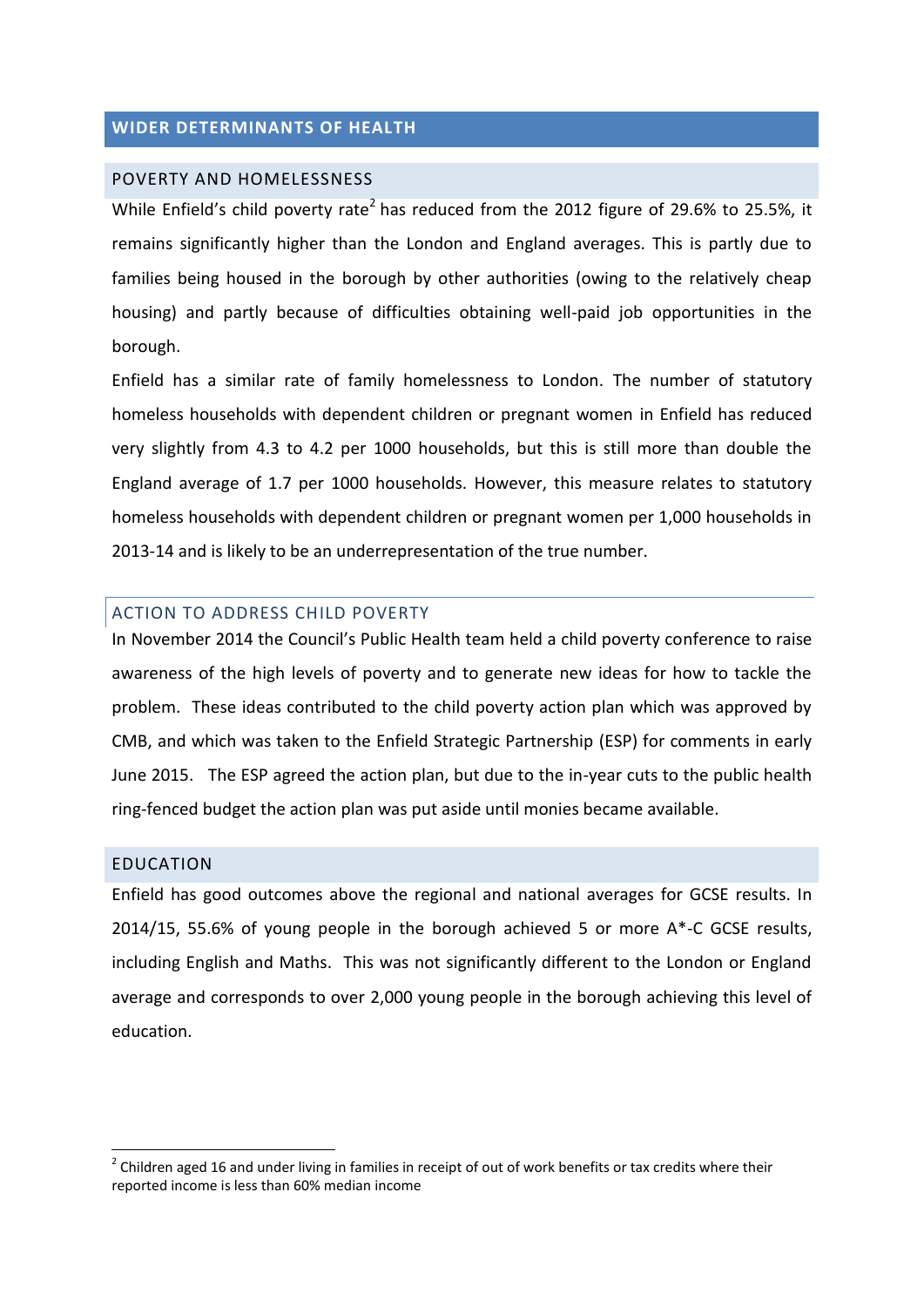

#### <span id="page-9-1"></span>**Figure 3 GCSE Achievement in Enfield, 2005/6 to 2014/5**

In addition, the borough has a lower rate of young people Not in Education, Employment or Training (NEETs), 3.1% of the total cohort of 16-18 year-olds in 2014, compared to an England average of 4.7%.

However, Enfield has slightly below average results for children achieving a good level of development at the end of reception at 63.9% compared to an England average of 66.3%.

# <span id="page-9-0"></span>ACTION TO ADDRESS EDUCATION ISSUES

In response, the Council is working hard to increase funded childcare take-up and is developing a curriculum-focused approach centred on play and communication for implementation in the newly reformed Children's Centres.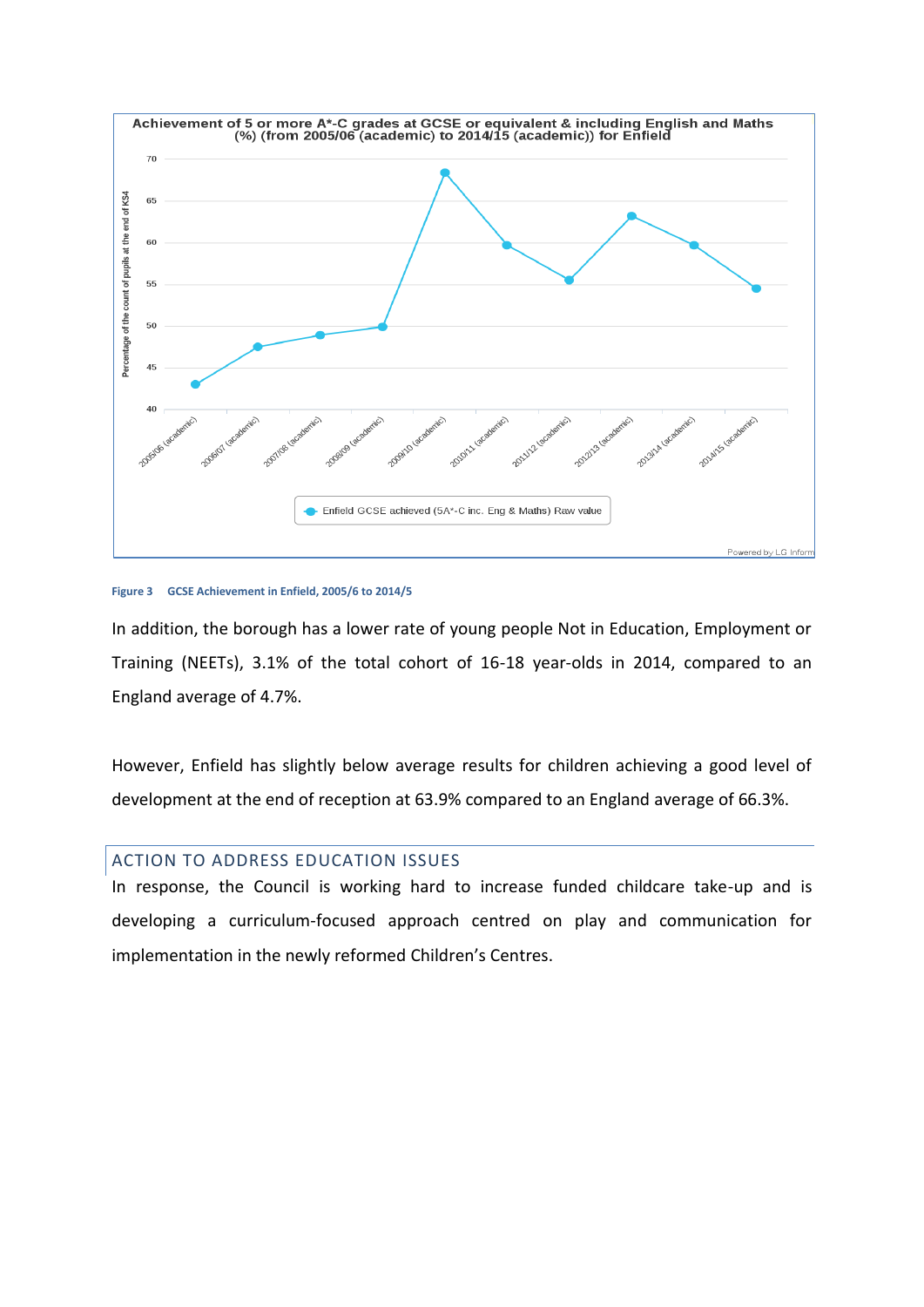## <span id="page-10-0"></span>YOUNG OFFENDERS

The rate of first time entrants to the youth justice system per 100,000 10-17 year olds has steadily reduced in the borough and is now 471.5 per 100,000 10-17 year olds. This is not significantly different from the England average.

In absolute numbers, the figure has dropped from about 450 first time entrants in 2008 to 155 in 2014.



<span id="page-10-2"></span>**Figure 4 First time entrants to the youth Justice System in Enfield 2003/4 to 2014/15**

# <span id="page-10-1"></span>ACTION TO ADDRESS YOUNG OFFENDER RATE

The falling First Time Entrant (FTE) rate between 2008 and 2014/15 has partly been achieved by a triage programme that targets around 150 young people per year who would otherwise be cautioned or charged. This triage work was carried out by the Youth and Family Support Service prevention team and is funded by Enfield Council. However, because of the reductions in Council funding the future of this service is not certain beyond March 2017.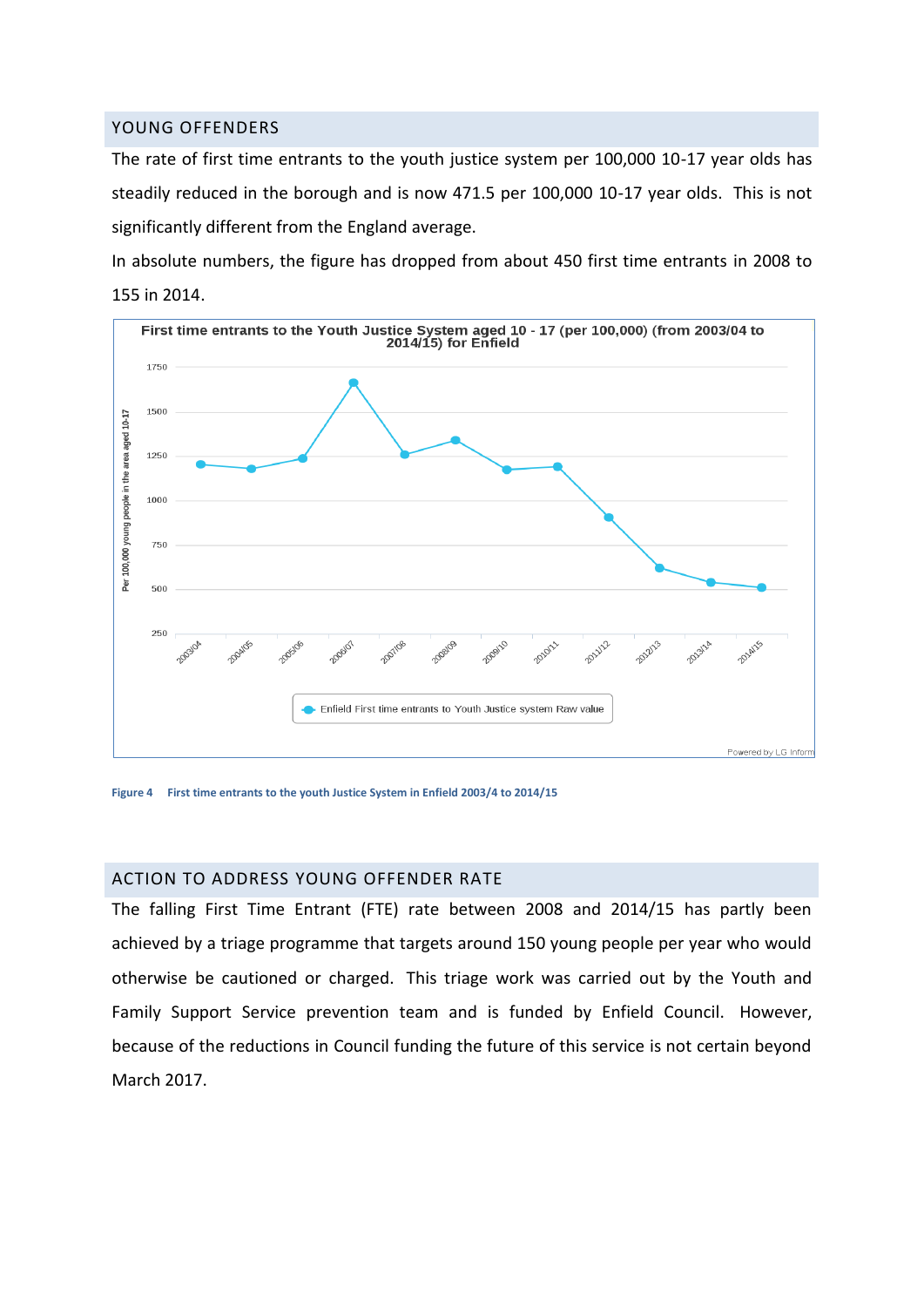# <span id="page-11-0"></span>CHILDREN IN CARE

In 2015, Enfield had a lower rate of children who were looked after (44 per 10,000 aged under 18) than London (52 per 10,000) and England (60 per 10,000).

| Area                          | Value   |   | Lower<br>CI    | Upper<br>СI    |
|-------------------------------|---------|---|----------------|----------------|
| England                       | 60*     |   | 60             | 60             |
| London PHE centre             | $52*$   |   | $\overline{a}$ |                |
| <b>Barking and Dagenham</b>   | $77*$   |   | 70             | 84             |
| <b>Barnet</b>                 | $34*$   | ⊢ | 30             | 38             |
| <b>Bexley</b>                 | $50*$   |   | 44             | 56             |
| <b>Brent</b>                  | 44*     |   | 39             | 49             |
| <b>Bromley</b>                | $37*$   |   | 33             | 42             |
| Camden                        | 43*     |   | 37             | 50             |
| City of London                | $\star$ |   |                | $\overline{a}$ |
| Croydon                       | $87*$   |   | 81             | 93             |
| Ealing                        | 44*     |   | 40             | 49             |
| Enfield                       | 44*     |   | 39             | 49             |
| Greenwich                     | $80*$   |   | 74             | 88             |
| Hackney                       | 58*     |   | 52             | 65             |
| <b>Hammersmith and Fulham</b> | $55*$   |   | 47             | 63             |
| Haringey                      | $75*$   |   | 68             | 83             |
| Harrow                        | $29*$   |   | 25             | 34             |
| Havering                      | 45*     |   | 40             | 51             |
| Hillingdon                    | 48*     |   | 43             | 54             |
| <b>Hounslow</b>               | 48*     |   | 43             | 54             |
| Islington                     | $90*$   |   | 80             | 99             |
| Kensington and Chelsea        | $38*$   |   | 31             | 46             |
| Kingston upon Thames          | $32*$   |   | 26             | 38             |
| Lambeth                       | 78*     |   | 71             | 85             |
| Lewisham                      | $73*$   |   | 66             | 79             |
| Merton                        | $34*$   |   | 29             | 40             |
| Newham                        | $52*$   |   | 47             | 57             |
| Redbridge                     | $29*$   |   | 25             | 33             |
| <b>Richmond upon Thames</b>   | $22*$   |   | 18             | 27             |
| Southwark                     | $82*$   |   | 75             | 89             |
| Sutton                        | $50*$   |   | 44             | 58             |
| <b>Tower Hamlets</b>          | 44*     |   | 39             | 49             |
| <b>Waltham Forest</b>         | $42*$   |   | 37             | 47             |
| Wandsworth                    | $37*$   |   | 32             | 42             |
| Westminster                   | 44*     |   | 38             | 51             |

Source: Children looked after in England, Department for Education.

<span id="page-11-1"></span>**Figure 5 Looked after children per 10,000 population under 18, 31 March 2015.**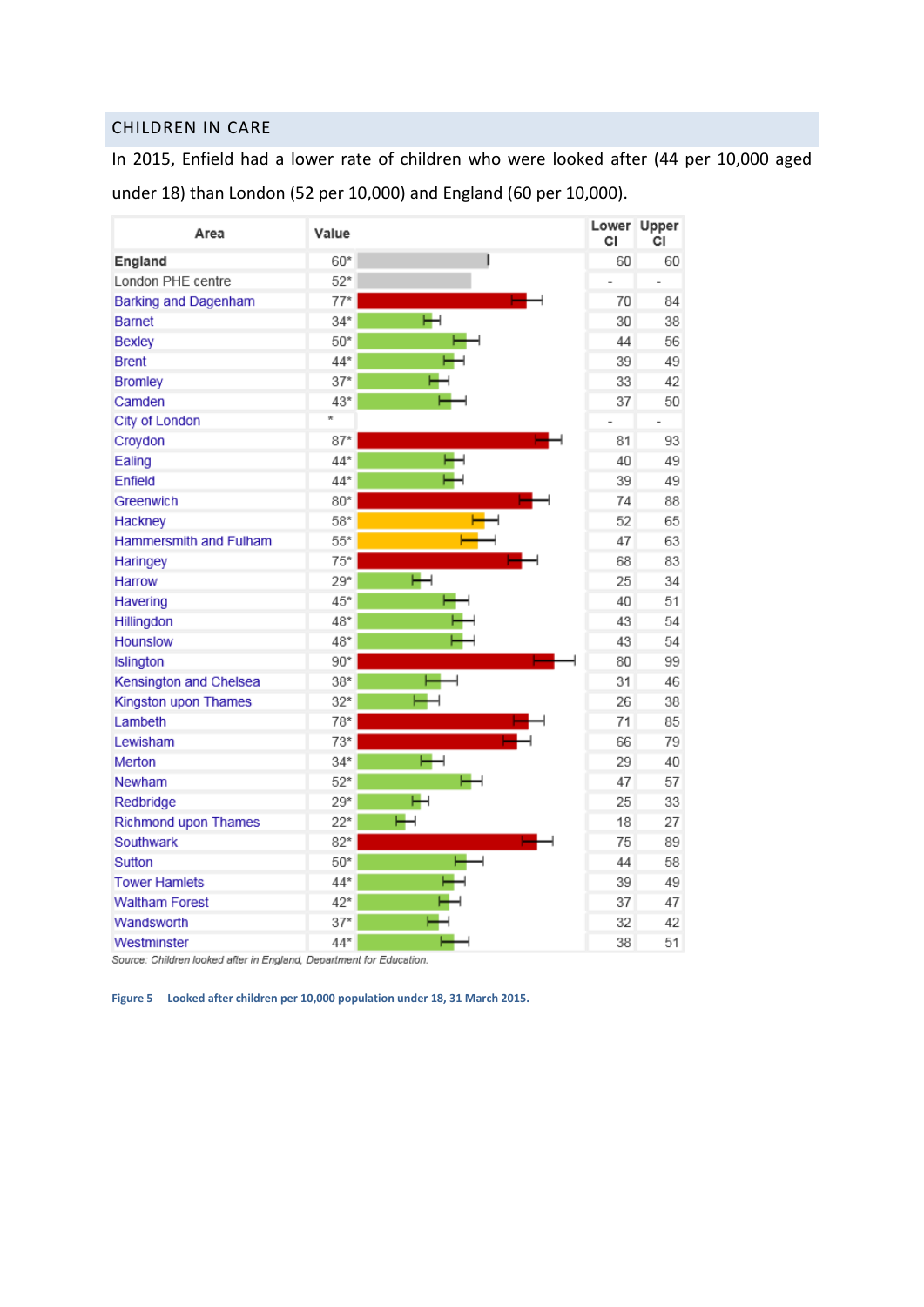

<span id="page-12-0"></span>**Figure 6 Rate of Looked after children per 10,000 children aged under 18 in Enfield 2004/5 to 2014/15**

Enfield Children's Services were scrutinised by OFSTED last year and were awarded a Good status for services including those for looked after children. The OFSTED report noted that the thresholds for intervention in child protection matters were appropriate, but it should be noted that the number of looked after children has increased recently. This is in part due to a change in the law which now confers looked after child status on any young person who has been remanded through the courts. Despite this rise, Enfield still has relatively low levels of children in care when compared to other authorities in London or in the country.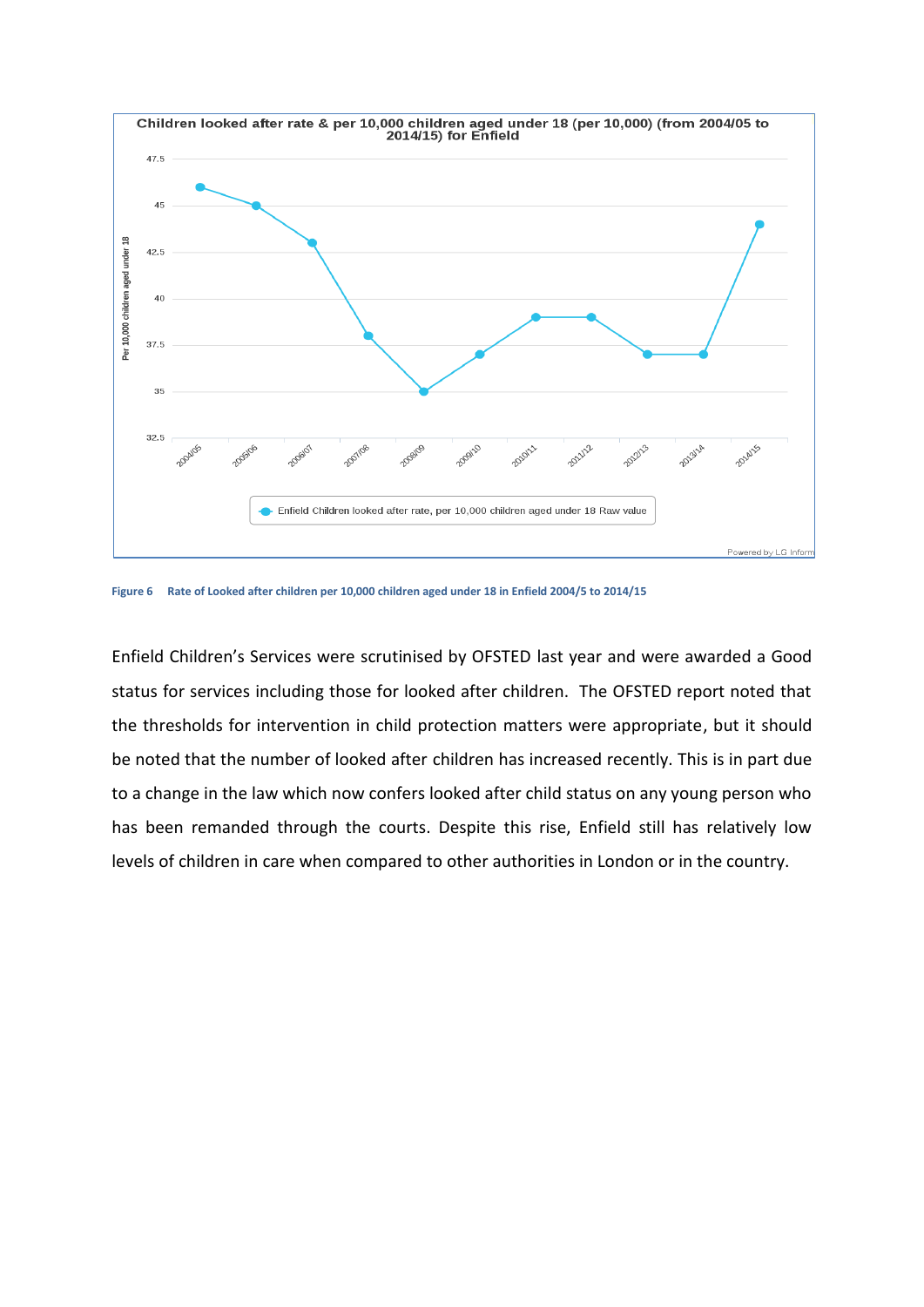# <span id="page-13-0"></span>ACTIONS TO ADDRESS THE RATES OF LOOKED AFTER CHILDREN

The rates of looked after children are maintained at a lower rate than London and England averages by a range of preventive services which have focused on supporting families to stay together wherever this is in the child's best interest. These include:

- Extensive support services for disabled children (allowing more families to cope in the community);
- Children's Centres and family support services which allow difficulties to be addressed as they arise;
- Family Group Conferences which allow alternative support from within the network to be identified;
- A Placements Panel made up of senior officers which ensures children only become looked after when all safe alternative options have been explored.

# <span id="page-13-1"></span>**HEALTH IMPROVEMENT**

# <span id="page-13-2"></span>OBESITY AND PHYSICAL ACTIVITY

Enfield has statistically significant higher rates of childhood obesity and overweight children at both reception and year 6. Enfield has higher rates than England average rates and the average rate for London. Enfield also has higher rates of obesity and overweight than statistical neighbours, with the exception of the rates in Greenwich for reception-aged children.

| Table 2 Result of NCMP, Enfield, London and England, 2014/15 (academic year) |                       |               |                            |       |         |          |               |                    |                      |       |
|------------------------------------------------------------------------------|-----------------------|---------------|----------------------------|-------|---------|----------|---------------|--------------------|----------------------|-------|
|                                                                              | <b>Reception Year</b> |               |                            |       | Year 6  |          |               |                    |                      |       |
|                                                                              | No of                 |               |                            |       |         | No of    |               |                    |                      |       |
|                                                                              | children              | Participation |                            |       |         | children | Participation | %                  |                      |       |
|                                                                              | measured              | rate          | % Underweight % Overweight |       | % Obese | measured | rate          | <b>Underweight</b> | % Overweight % Obese |       |
| <b>Enfield</b>                                                               | 4,106                 | 89.5%         | 1.5%                       | 12.7% | 10.5%   | 3761     | 93.2%         | 1.5%               | 15.7%                | 25.4% |
| London                                                                       | 97,219                | 94.9%         | 1.6%                       | 12.0% | 10.1%   | 81,177   | 94.7%         | 1.7%               | 14.6%                | 22.6% |
| England                                                                      | 610,636               | 95.5%         | 1.0%                       | 12.8% | 9.1%    | 531,223  | 93.9%         | 1.4%               | 14.2%                | 19.1% |

Source: Health and Social Care Information Centre (HSCIC)

There is a strong link between childhood obesity and poverty, so this is unsurprising given the high levels of child poverty in the borough. There is also a correlation between childhood obesity and ethnicity which needs further investigation in our borough.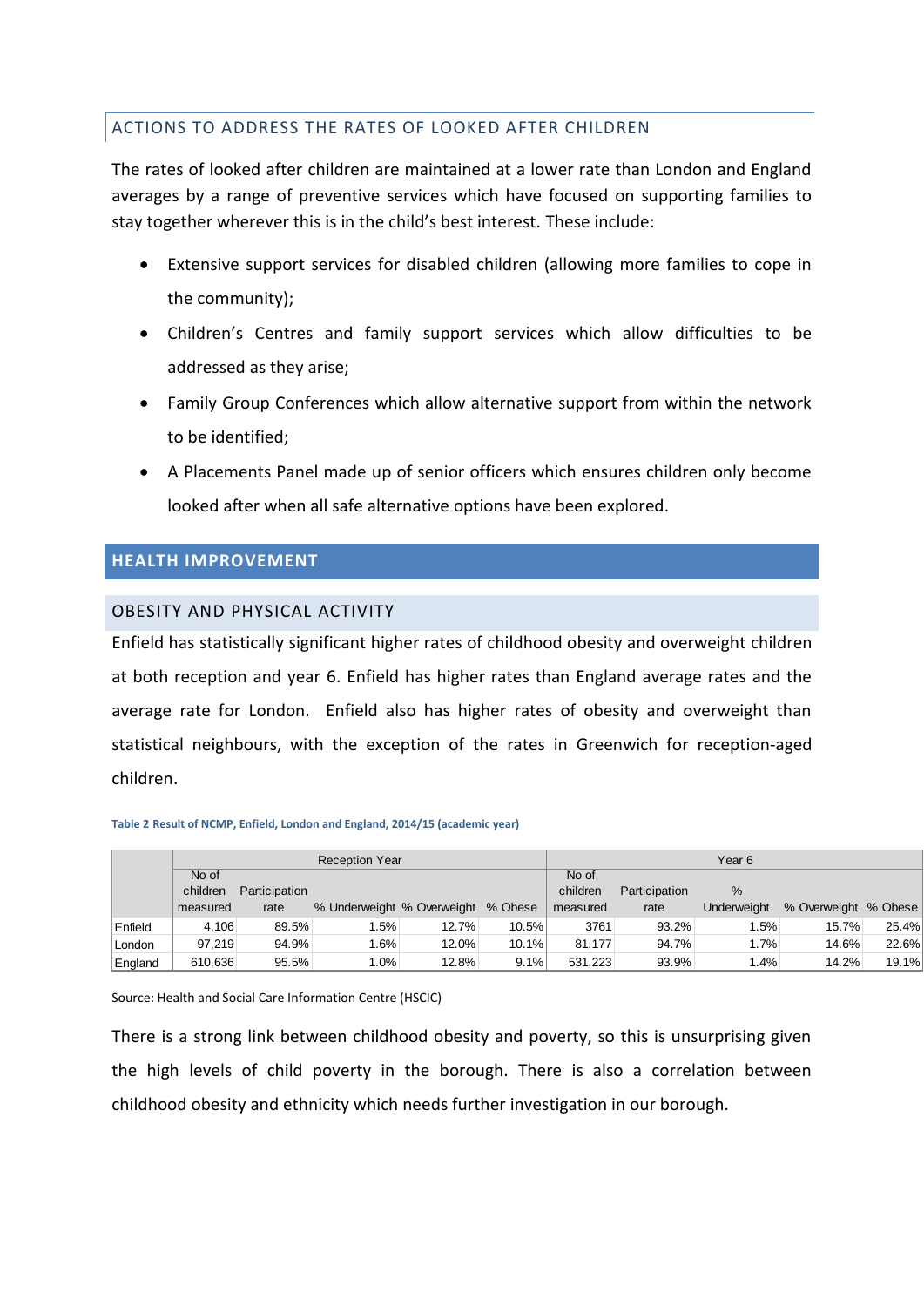

<span id="page-14-0"></span>**Figure 7 Prevalence of combined Overweight and Obesity in Reception Year pupils (aged 4-5 years) London boroughs; 2014/15 Source: Health and Social Care Information Centre**

In Enfield, 58.7% of 15-yr olds reported that they ate the recommended amount of fruit and vegetables each day (at least 5 portions).This was better than England (52.4%, London (56.2%) and statistical neighbours.



<span id="page-14-1"></span>**Figure 8 Prevalence of combined Overweight and Obesity in Year 6 pupils (aged 10-11 years) London boroughs; 2014/15 Source: Health and Social Care Information Centre**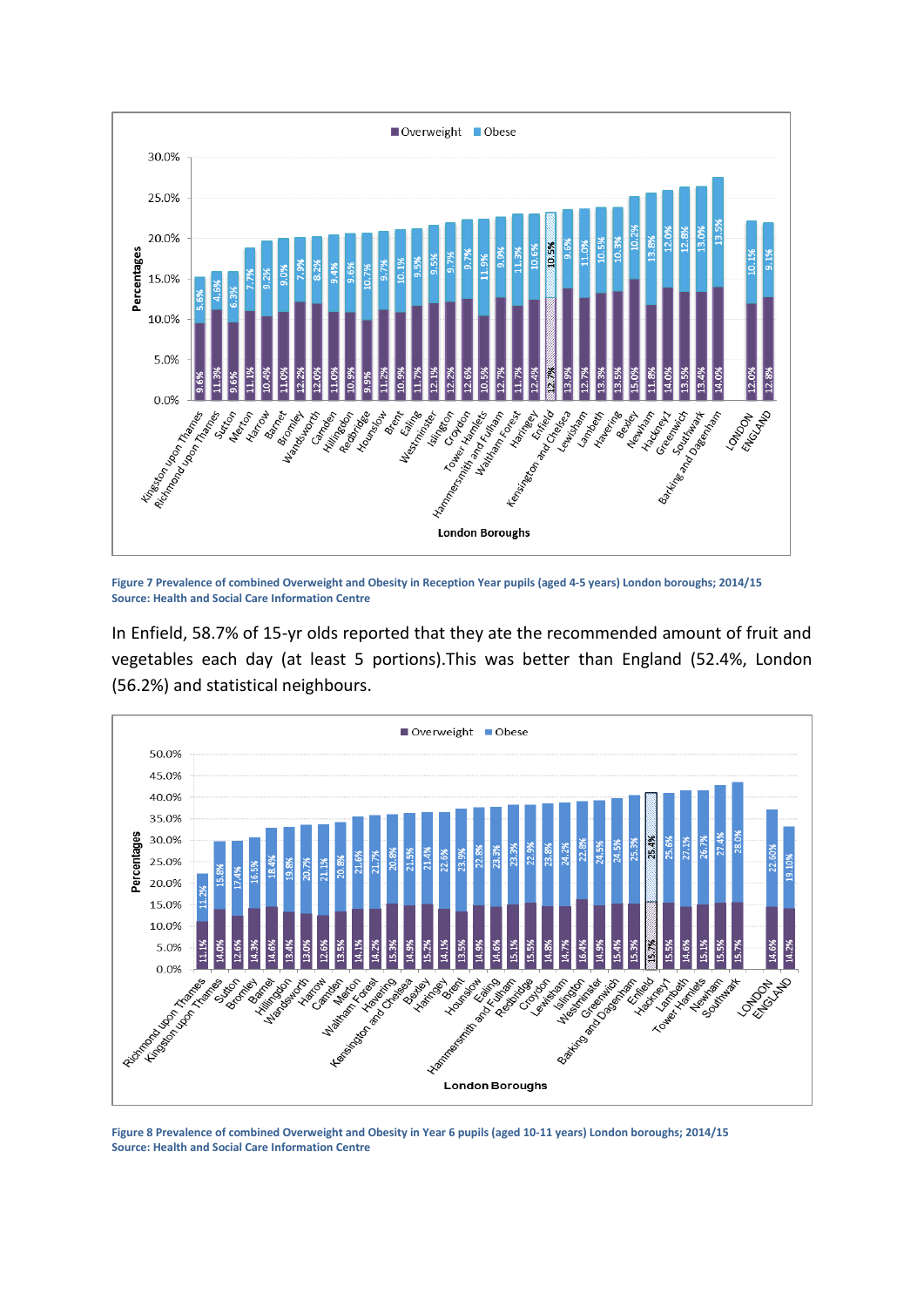12.4% of our 15 year-olds meet the WHO guideline of an hour of moderate-to-vigorous physical activity per day. This is similar to the England average of 13.9%.

# <span id="page-15-0"></span>ACTION TO ADDRESS OBESITY AND PHYSICAL ACTIVITY

The following have been delivered in the borough:

- Delivering the Change 4 Life programme in Children's Centres;
- Supporting the Healthy Schools London programme, this awards schools for helping their pupils to maintain a healthy weight and lifestyle;
- Ensuring school playgrounds are designed to encourage varied and active play;
- Addressing parental concern around the perceived safety of walking and cycling;

The following are planned for the next year:

- Work to reduce consumption of sugary drinks by children.
- Development of a healthy eating programme to be delivered to children prior to their entry into reception year
- Further work to implement Cycle Enfield;
- Offering free places for the summer at local leisure centres for children identified as overweight or obese

# <span id="page-15-1"></span>ORAL HEALTH

Enfield has a significantly higher than London and National average rates of children with decayed, missing or filled teeth with 43.9% of children aged 5 with one or more decayed, missing or filled teeth. This is one of the highest rates of dental disease in London and compares to 27.9% nationally and 32.9% of children aged 5 for London.

In addition, as can be seen in the figure below, the oral health of 3-year olds in the borough is also a cause for concern.

Oral health, like obesity, is linked to poverty. Other reasons the rate is high may include: consumption of sugary drinks; families' lack of understanding of dental care in the UK and how to access NHS dentistry; parents who do not speak English may find it difficult to access services; and parents may not be getting the right information when their children are very young, so their first trip to the dentist occurs when they are already school age (this is too late).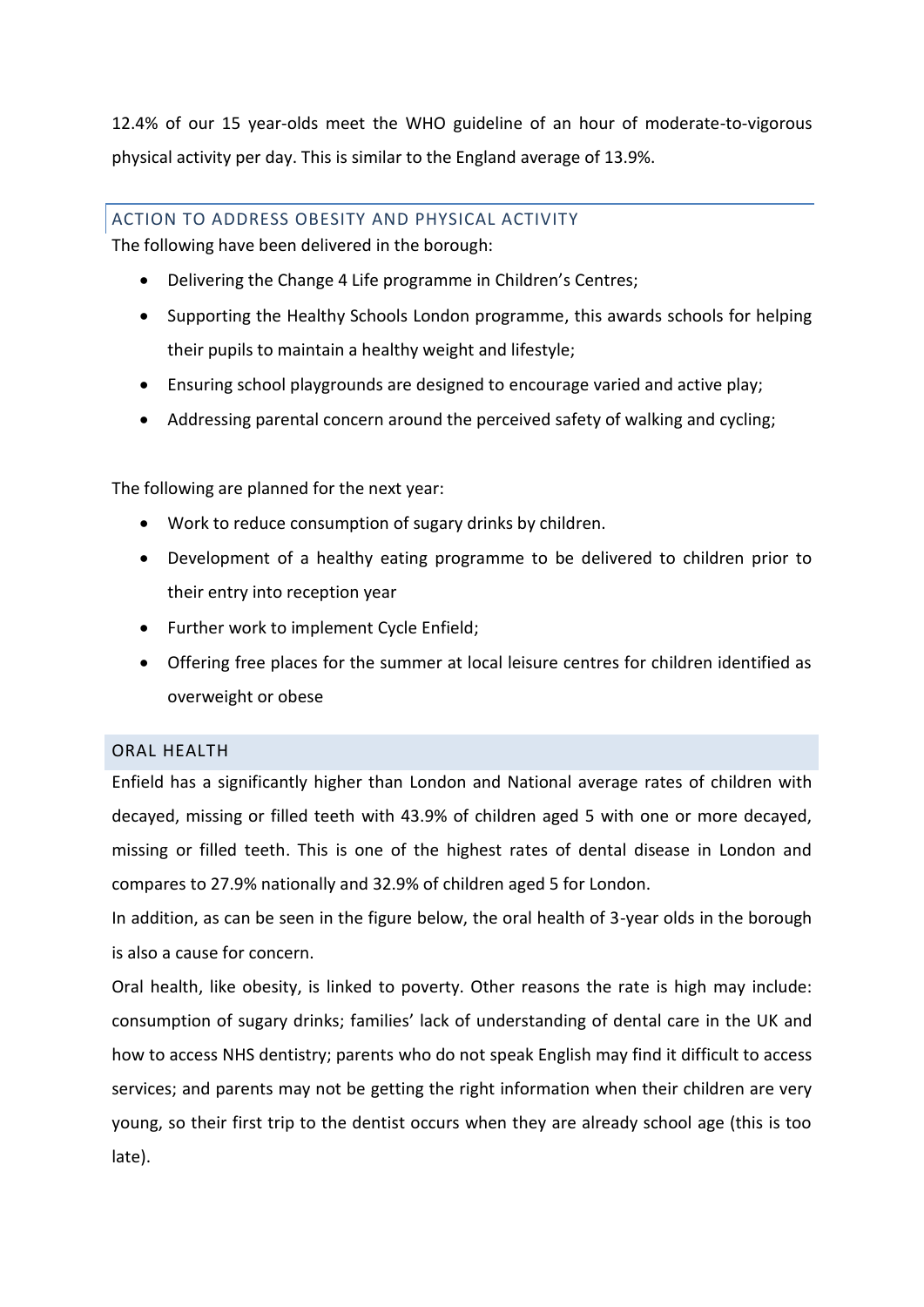

#### <span id="page-16-2"></span>**Figure 9 Oral health of 3 year olds in Enfield 2012/13. Source LGInform**

#### <span id="page-16-0"></span>ACTION TO ADDRESS ORAL HEALTH

There has been a significant programme of work to address this over the past year, including the distribution of 'Brushing for Life' packs, signposting to dentists, an outreach programme for special schools and oral health promotion training to primary school, community and frontline health staff and the training of parent dental advisors.

A number of schools are also engaged in a fluoride varnish pilot. This is a well-evidenced programme to apply varnish to the teeth of young children and is recommended by Public Health England's public dental health consultants.

## <span id="page-16-1"></span>TEENAGE PREGNANCY

Enfield's rates of under-18 conceptions was 24.6 per 1,000 females aged 15-17. This is above the national rate (22.8) and the London rate (21.5), but marks considerable improvement made over the last 5 years. The number of women aged less than 18 who delivered a baby in 2014/15 (teenage mothers) is lower than the English rate at 0.8% of deliveries, but higher than the London rate of 0.5%.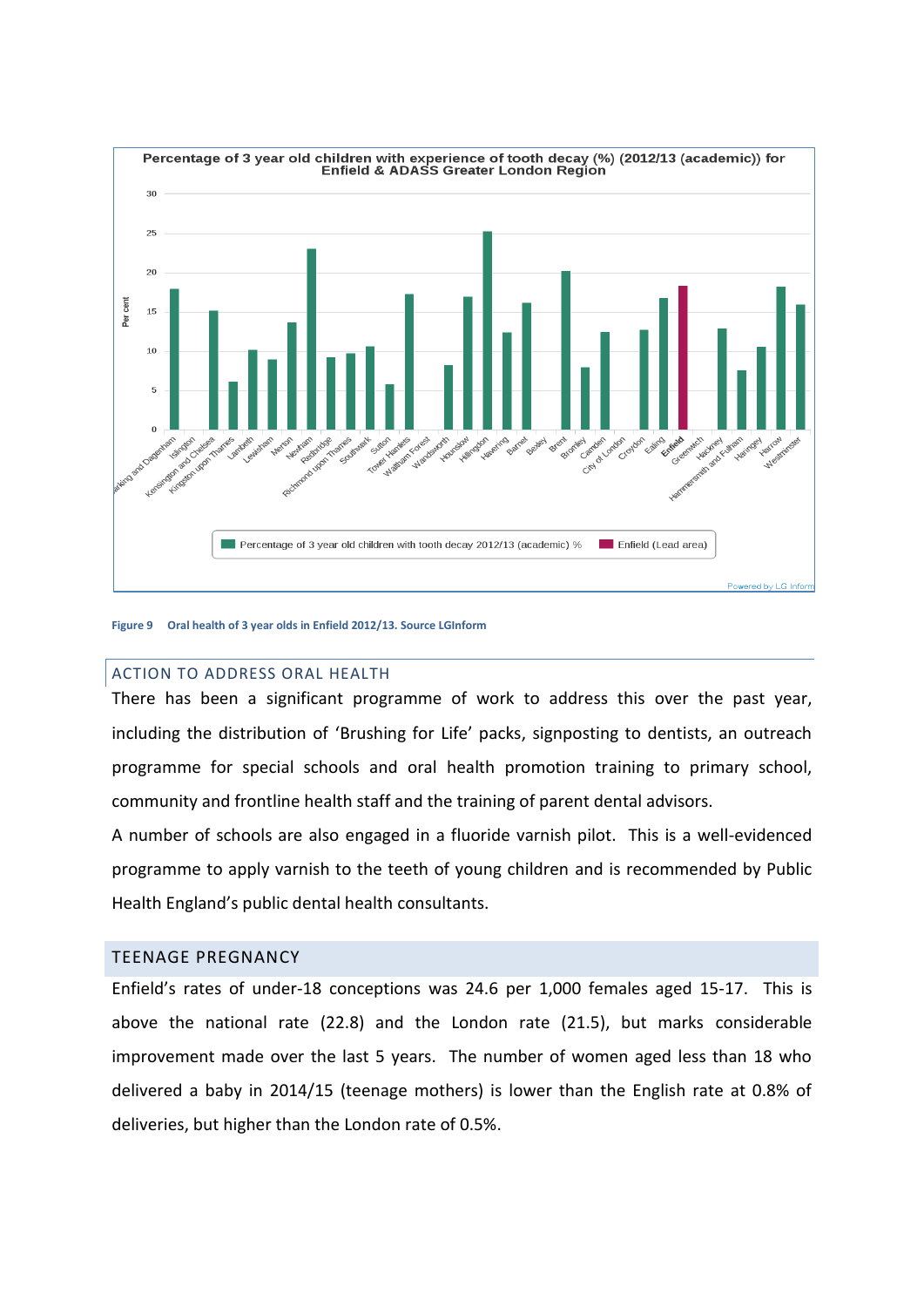The rate of repeat abortions for under 25 year olds is higher than the England and London averages at 35.8% (compared to 27.0% for England and 32.3% for London). However, the percentage of terminations performed under 10 weeks is 82.7% which is higher than the England average of 90.4% and similar to the London average of 83.7%.

# <span id="page-17-0"></span>ACTION TO ADDRESS TEENAGE PREGNANCY

The teenage pregnancy rate was previously very high but a concerted campaign to make this a priority in the borough over a number of years has reaped rewards.

The falling rate is thanks to a number of interventions and programmes, including:

- The Enfield Young People's Project:
- Dedicated sexual health outreach nurses for under 19s;
- A condom distribution scheme;
- An emergency contraception scheme;
- Social networking;
- Youth Enfield website;
- Accessible clinics;
- Workforce training for professionals and volunteers working with young people.

#### <span id="page-17-1"></span>SEXUALLY TRANSMITTED INFECTIONS

Enfield has a higher rate (1039 per 100,000 15-64 year olds) than the England average for new sexually transmitted infections among 15-24 years olds. This is lower than the London average of 1534 per 100,000.

There is a low proportion of 15-24 year olds in the borough that have been screened for chlamydia (18.1%) compared to London (27.9%) and England (24.3%) and the rate of chlamydia detection in young people is low at 1705 per 100,000 people aged 15-24 years.

# <span id="page-17-2"></span>ACTION TO ADDRESS SEXUALLY TRANSMITTED INFECTIONS

Enfield Council has procured a new sexual health service, to be delivered by North Middlesex University Hospital, to ensure that residents have the best possible access to testing and care. This included a substantial review of locations and delivery methods for Sexual Health services.There are new clinics planned in premises more accessible than the previous settings and plans to work more closely with the voluntary sector.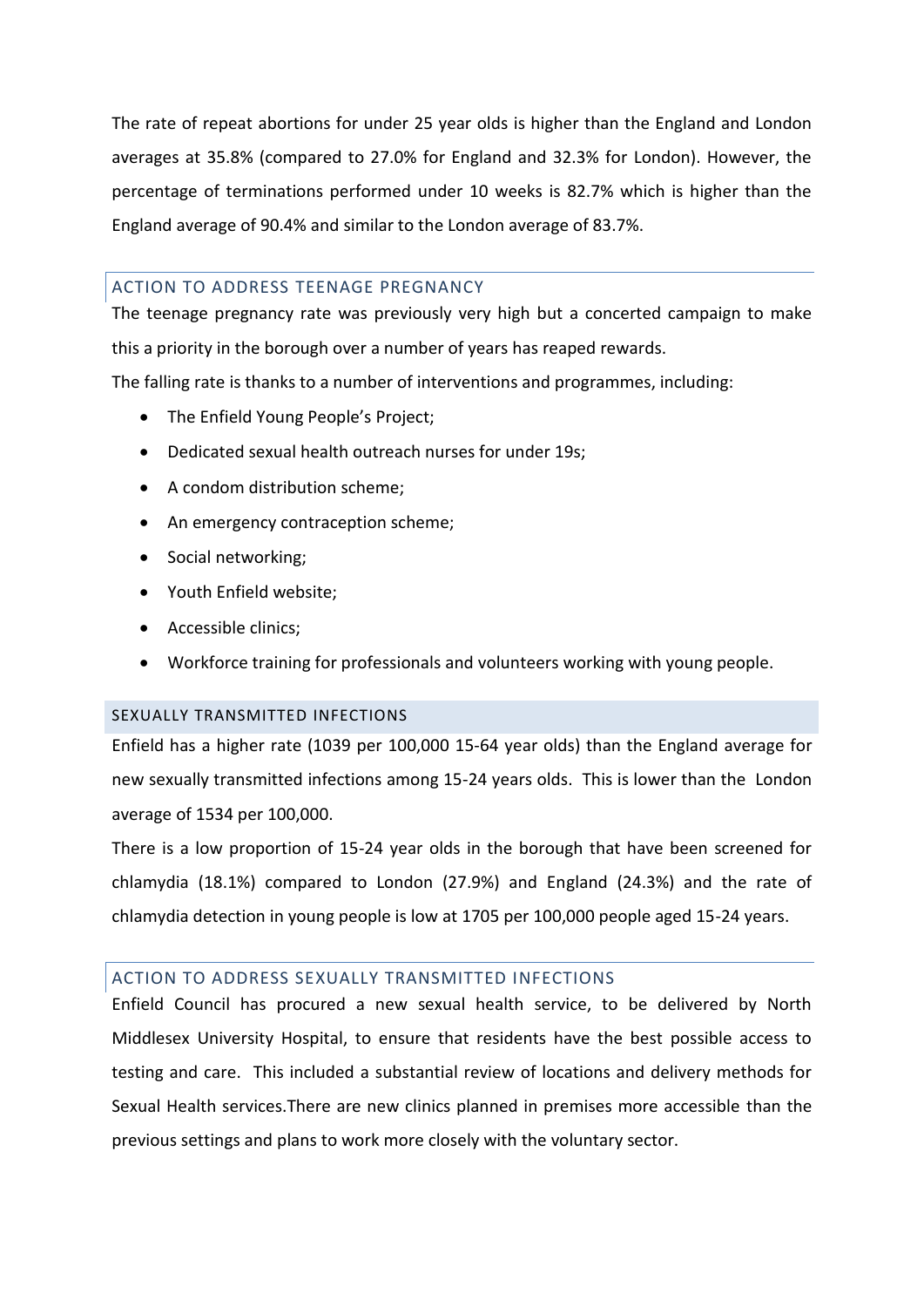The Sexual Health Partnership Board is a multidisciplinary group that monitors data on sexual health and provides a forum to discuss and contribute to planning sexual health services in the borough.

The Public Health team has run preventative campaigns to encourage testing for STIs and HIV. It recently ran campaigns to coincide with national HIV testing week in November 2014, World AIDS Day in December 2014 and Valentine's Day 2015. The future of these campaigns, however, is not clear as the funding for public health has been reduced.

# <span id="page-18-0"></span>ALCOHOL AND SUBSTANCE MISUSE

**.** 

Enfield's rate of under-18s admitted to hospital for alcohol specific conditions was lower at, 18.5 per 100,000 population for 2012/13-14/15, than the England (36.6 per 100,000) and London averages (23.7 per  $100,000$ )<sup>3</sup>.

Enfield's rate of 15-24 year olds admitted to hospital for substance misuse (44.9 per 100,000 15-24 year olds for 2012/13-2014/15) is also lower than the England (88.8 per 100,000) and London averages. This is statistically significant when the rate is compared to the England rate.

#### <span id="page-18-1"></span>ACTIONS TO ADDRESS ALCOHOL AND SUBSTANCE MISUSE

In the past, the Public Health team coordinated an alcohol awareness campaign which encouraged different sections of Enfield's residents to drink sensibly, including young people. To target young people, posters were displayed in family centres, youth centres and cinemas.

There is a large programme of work led by the DAAT team on reducing substance misuse across the borough, including work targeted at young people.

 **Distribution of substance misuse information to maternity services** that midwives can hand out to patients where appropriate. This will include information for mothers to take away where there may be substance misuse needs with the father.

An evaluation of the impact and outcomes achieved by the joint maternity clinic will take place in early 2016.

 $3$  This is a different rate to that shown in the Child Health Profile, as it is based on more recent data. In fact this shows that the rate is coming down from 19.2 in 11/12-13/14 to 18.5 in 12/13-14/15.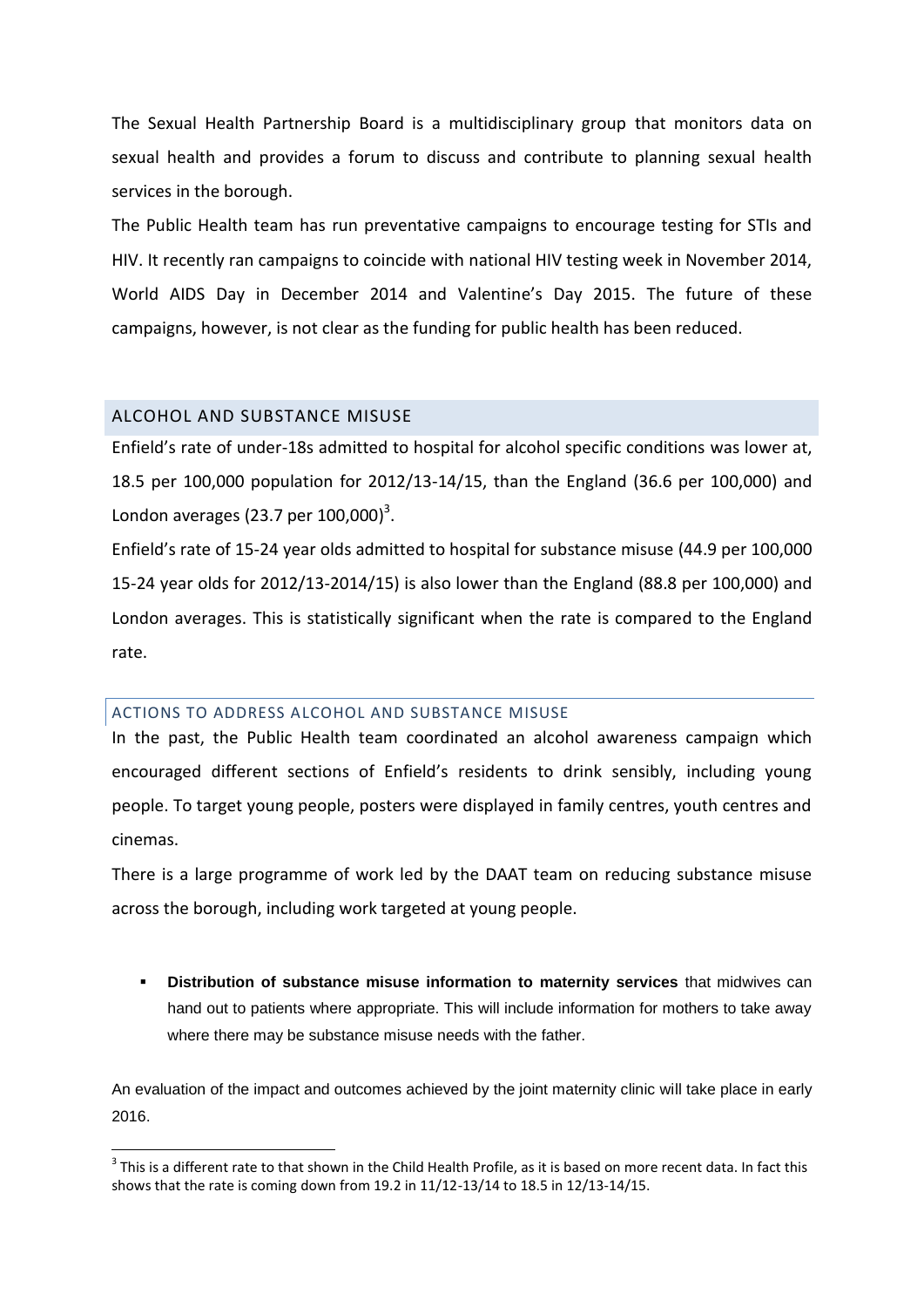Enfield's Drug and Alcohol Team commission Compass to provide an adult and young people's drug and alcohol service. The young people's service delivery includes a Hidden Harm service to support children and young people affected by parental substance misuse. Enfield's Hidden Harm Parental Substance Misuse Service and North Middlesex Hospital's Maternity Services have been developing and implementing joint working arrangements to help improve engagement of pregnant women in both services and offer them the best care possible.

The joint working in place and currently being further developed include:

- A Care Pathway for pregnant women with substance misuse needs. This pathway is already in place and there have been a number of women who have been successfully care coordinated using this care pathway.
- The introduction of a lead role for pregnancy in Compass the adult drug and alcohol service, who will help draw together operational working between the adult drug and alcohol services, NMUH maternity services and the Hidden Harm Service. This lead role is already operational.
- **Filexibility in the location in which appointments are delivered by both services to** ensure they are as accessible as possible to encourage and increase engagement.
- **Pregnant women with substance misuse needs have a named midwife for contact** and a named substance misuse worker to support with care coordination and communication between the two services.
- The lead worker for pregnancy in Compass began a weekly Friday drug and alcohol clinic from NMH maternity services from August 2015. This coincides with the Consultant's clinic that takes place on a Friday morning. The lead worker for pregnancy from Compass is present at NMH maternity services all day on a Friday to enable them to deliver:
	- One to one sessions with patients
	- Group work sessions with patients
	- **Democial Sessions with midwives (on site or home visits)**
	- Surgery space for midwives and other maternity staff to discuss cases
	- Bite size training programme to be developed and potentially delivered at the same time each week for professionals to attend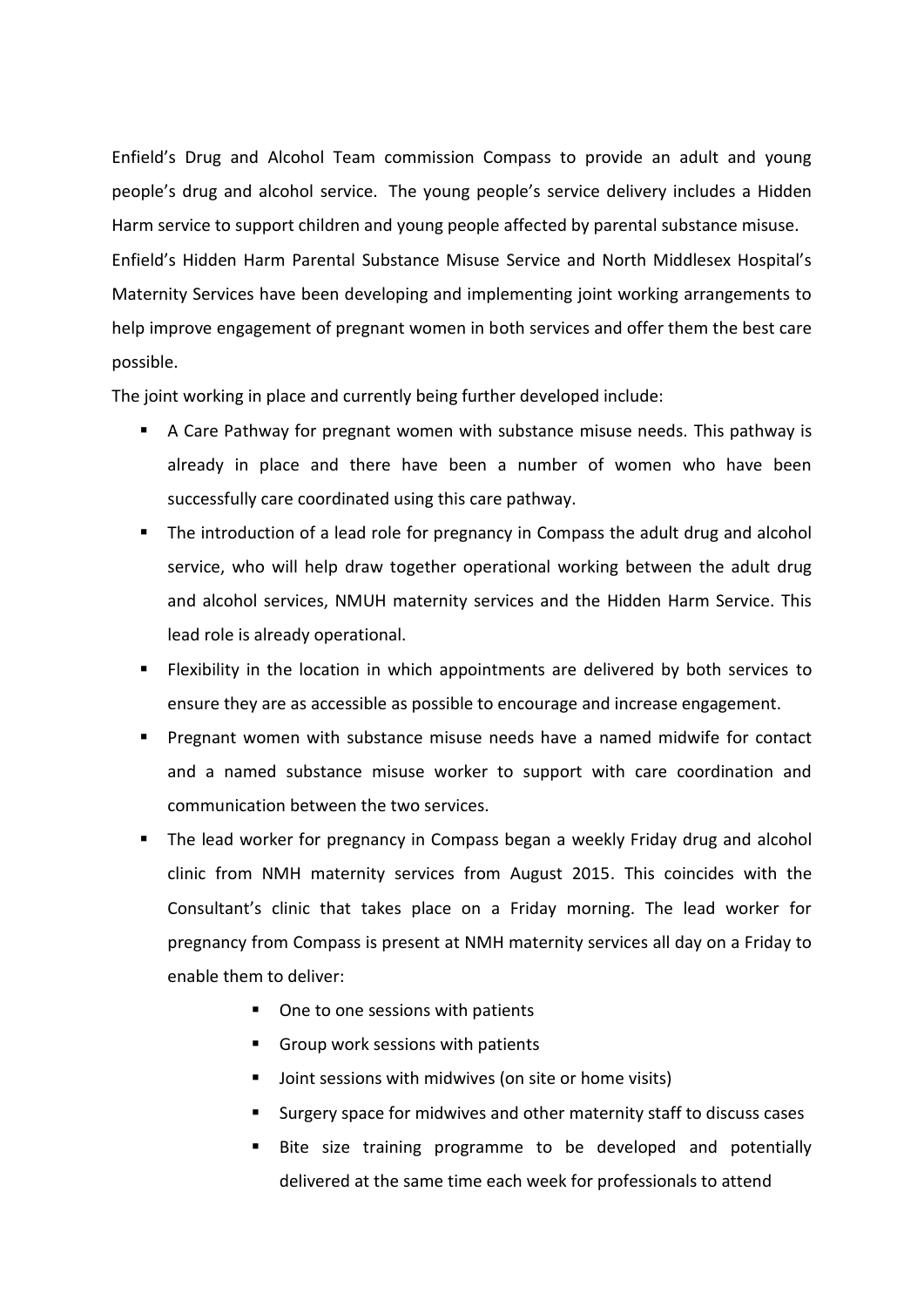Distribution of substance misuse information to maternity services that midwives can hand out to patients where appropriate. This will include information for mothers to take away where there may be substance misuse needs with the father.

# <span id="page-20-0"></span>**HOSPITAL ADMISSIONS**

Enfield has a higher rate of A&E attendances for 0-4 year olds (847.8 per 1000 children aged 0-4 years) than the London and England averages (540.5 per 1000 children aged 0-4 years). It is not possible to identify all reasons why children attended A&E, but it is known that most of the children who were subsequently admitted attended for ear, nose and throat infections or upper airway infections. Some of these could be prevented by hand-hygiene of parents and carers and immunisation with pneumococcal vaccine, Hib vaccine and influenza vaccine. In addition, most viral bronchiolitis cases can be dealt with by GPs, out-of-hours GPs and urgent care centres. Appropriate triage by 111 services should help avoid unnecessary A&E attendance.

# <span id="page-20-1"></span>ACTION TO ADDRESS HOSPITAL ADMISSIONS

Actions already taken to reduce A&E use:

- To promote GP registration, Enfield Council distributed leaflets door-to-door informing where the nearest GPs are in Enfield Chase and Enfield Lock.
- The CCG has made additional investments into Urgent Care Centres, and arrangements have been made to employ GPs in the A&E department.
- In addition, an app was commissioned by the CCG for users of iPhones and Android phones to inform them of where to go to if they feel unwell.
- A booklet on common childhood illnesses was published last summer. This signposts parents to appropriate self- care, advises when professional help is needed and provides information on immunisations. The booklet was translated by public health into the main community languages with a web-based spoken word version for the Somali community.